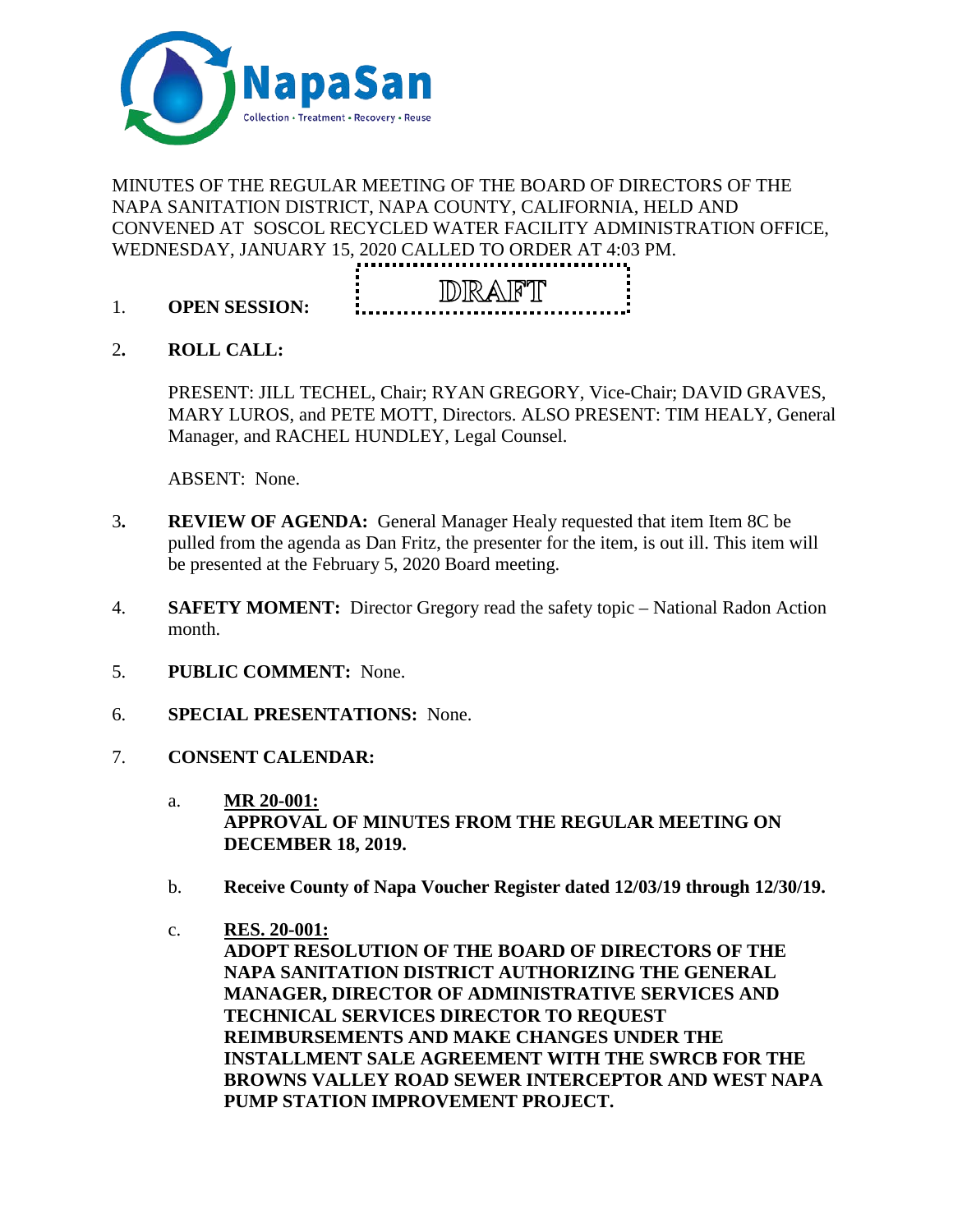#### **MINUTES-1/15/20**

## d. **MR 20-002: AUTHORIZE THE PURCHASING AGENT TO EXECUTE AMENDMENT 2 TO TASK ORDER 4 WITH HAZEN AND SAWYER TO PROVIDE ENGINEERING SERVICES TO DESIGN THE WEST NAPA PUMP STATION IMPROVEMENT PROJECT (CIP 17711) IN THE AMOUNT OF \$39,830.**

#### e. **Receive the General Manager's Report for November 2019.**

Motion by LUROS, seconded by GRAVES, by the following vote:

AYES: LUROS, GRAVES, GREGORY, MOTT, TECHEL NOES: NONE ABSENT: NONE ABSTAIN: NONE

## 8. **REGULAR CALENDAR:**

## **a. Receive presentation from staff on the 66-inch Trunk Sewer Rehabilitation Project (CIP 19701) and provide direction.**

Karl Ono, Associate Engineer, gave a presentation on the project including the background, condition assessment results, and project scope and challenges. Ono reported the design of the project is 60% complete and the CEQA/permitting is in progress. Bidding for the project will be fall/winter of 2020 with construction beginning summer 2021. The estimated construction cost at this time is \$15,000,000. He reported the plan is to issue bonds in approximately October of 2020.

Board and staff held discussion.

## **b. Receive informational presentation on Energy & Chemical Savings Options.**

James Keller, Operations Services Director, gave a presentation to the Board on the energy and chemical savings options, which is part of the Board's 2019 Strategic Plan, Items 3B and 6E. He reported that Brown & Caldwell studied chemical alternatives in their report from June of 2019. Keller reviewed each chemical alternative evaluation.

The study recommendations include the following options: repair the 66 inch trunk; install Ultraviolet Transmittance (UVT) sensor; confirm the hydraulic capacity through existing contact basins; test ferric sulfate for  $H_2S$  removal at the headworks; engage membrane filtration (MF) manufacturers to test chloride-free polymer on membranes; and conduct MF/RO (reverse osmosis) pilot testing.

Board and staff held discussion

## **c. Item was pulled from agenda.**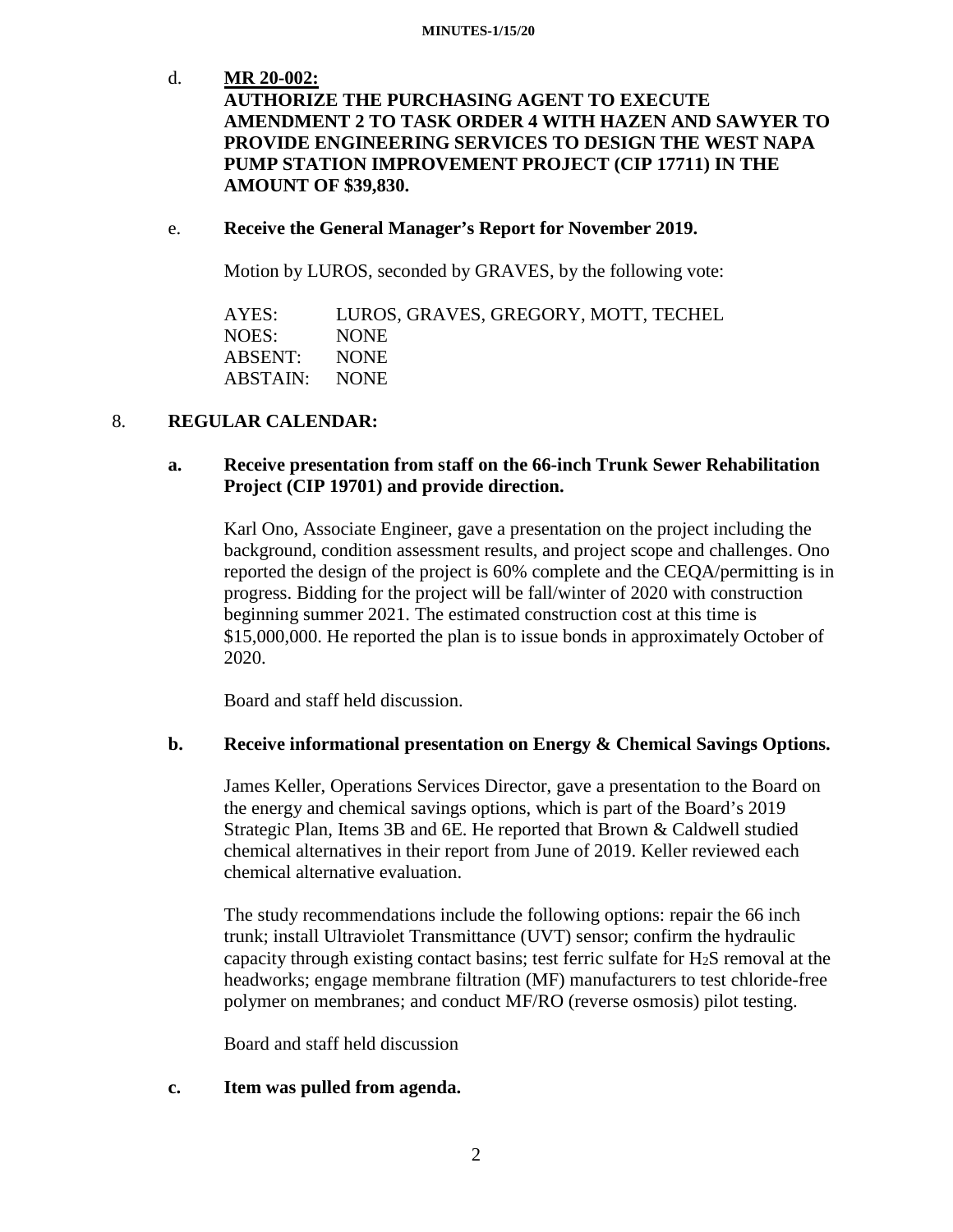# 9. **GENERAL MANAGER REPORT:**

- a. General Manager Healy introduced legal counsel Rachel Hundley of Meyers Nave law firm. John Bakker was not able to attend the meeting. Ms. Hundley has previously filled in for Mr. Bakker.
- b. Healy reminded the Board of our annual employee awards banquet on Friday, February 7, 2020 at 6:00 p.m. at the Elks Lodge.
- c. Healy provided the Board with a copy of a thank you note from Napa Valley College engineering instructor Priti Brahma. She thanked NapaSan for the presentation Andrew Damron gave to her engineering class and Stephanie Turnipseed for providing a tour of NapaSan treatment plant.
- d. Healy announced that today is Administrative Services Director Jeff Tucker's last Board meeting. Mr. Tucker will be moving on to a new position at another wastewater agency. Jeff has developed a transition plan that will temporarily divide his duties amongst other staff members. Mr. Healy reported that Mr. Tucker has been with NapaSan for 10 ½ years and he will be sorely missed.

## 10. **LEGAL COUNSEL REPORT:** None.

## 11. **BOARD OF DIRECTORS REPORTS/GENERAL DISCUSSION:**

a. North Bay Watershed Association meeting (1/03/20) – Vice-Chair Gregory attended the meeting. There was a discussion on climate change.

## 12. **UPCOMING MEETINGS:**

- a. Finance Committee meeting January 16, 2020
- b. CASA Conference January 21-23, 2020
- c. Regular Board meeting February 5, 2020 (Director Mott will be absent)
- d. North Bay Watershed Association meeting February 7, 2020
- e. Regular Board meeting February 19, 2020

# 13. **ADJOURNMENT TO CLOSED SESSION (4:52 P.M.):**

- a. CONFERENCE WITH LABOR NEGOTIATORS Agency Designated Representatives: Glenn Berkheimer and Tim Healy Unrepresented employee: Director of Administrative Services/Chief Financial **Officer**
- b. CONFERENCE WITH LABOR NEGOTIATORS Agency Designated Representative: John Bakker Unrepresented employee: General Manager
- c. CONFERENCE WITH LABOR NEGOTIATORS Government Code Section 54957.6 Agency Designated Representative: Glenn Berkheimer Employee Organization: Teamsters Local 315 – Rank & File Unit
- d. CONFERENCE WITH LABOR NEGOTIATORS Government Code Section 54957.6